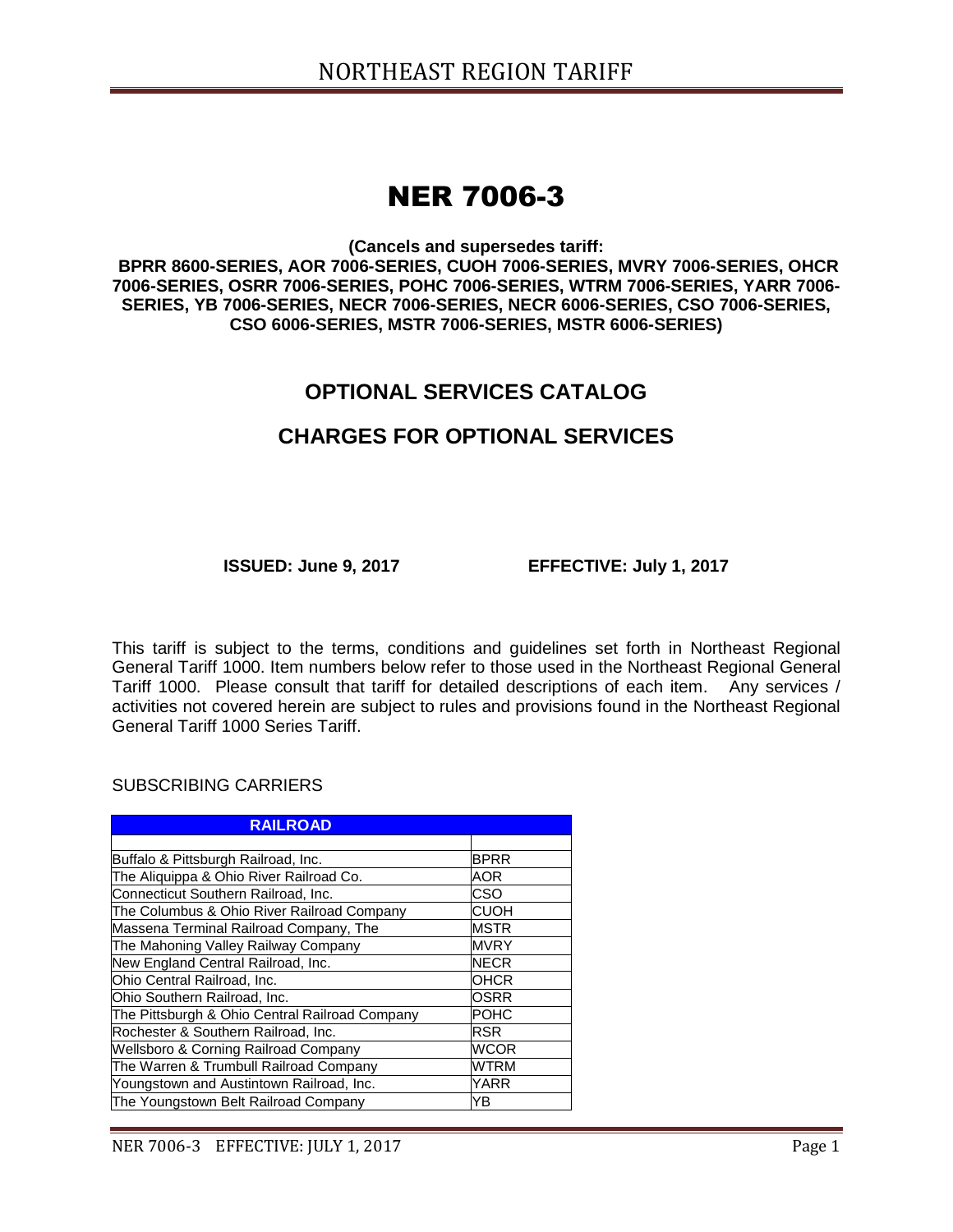**Item 6000**

| Intra-plant switching                                                                                                                                                       | \$250 / car        |
|-----------------------------------------------------------------------------------------------------------------------------------------------------------------------------|--------------------|
| <b>Item 6010</b><br>$\bullet$                                                                                                                                               |                    |
| Intra-terminal switching                                                                                                                                                    | \$500 / car        |
| <b>Item 6070</b>                                                                                                                                                            |                    |
| <b>Special service</b>                                                                                                                                                      |                    |
| [1] Special service when the train crew is NOT used exclusively<br>to perform the service of the requesting customer:                                                       | \$1,400 / event    |
| [2] Special service when the train crew IS provided for the<br>exclusive use of the requesting customer, up to eight (8) hours:                                             | \$3,000 / event    |
| [3] Special service when the train crew IS provided for the<br>exclusive use of the requesting customer, exceeding eight (8) hours,<br>but not exceeding twelve (12) hours: | \$5,300 / event    |
| [4] Additional locomotive(s) for special service:                                                                                                                           | \$700 / locomotive |
| [5] Cancellation of special service:                                                                                                                                        | \$500 / event      |

#### **Item 6090**

#### **Overloaded and improperly loaded cars**

| [1] When no further movement of the car is necessary or possible in<br>order to correct the load:<br>[2] When further movement of the car is necessary within the current<br>station location of the car in order to correct the load: | \$300 / car |
|----------------------------------------------------------------------------------------------------------------------------------------------------------------------------------------------------------------------------------------|-------------|
|                                                                                                                                                                                                                                        | \$500 / car |
| [3] When the car is returned to the original point of loading or otherwise<br>moved to another station to correct the load:<br>(also applies to moving a car into which the excess lading was transferred)                             | \$750 / car |
| <b>Item 6130</b><br>$\bullet$                                                                                                                                                                                                          |             |
| Turning of cars to permit loading or unloading                                                                                                                                                                                         |             |

**(car turned on a "wye" track) S500** / car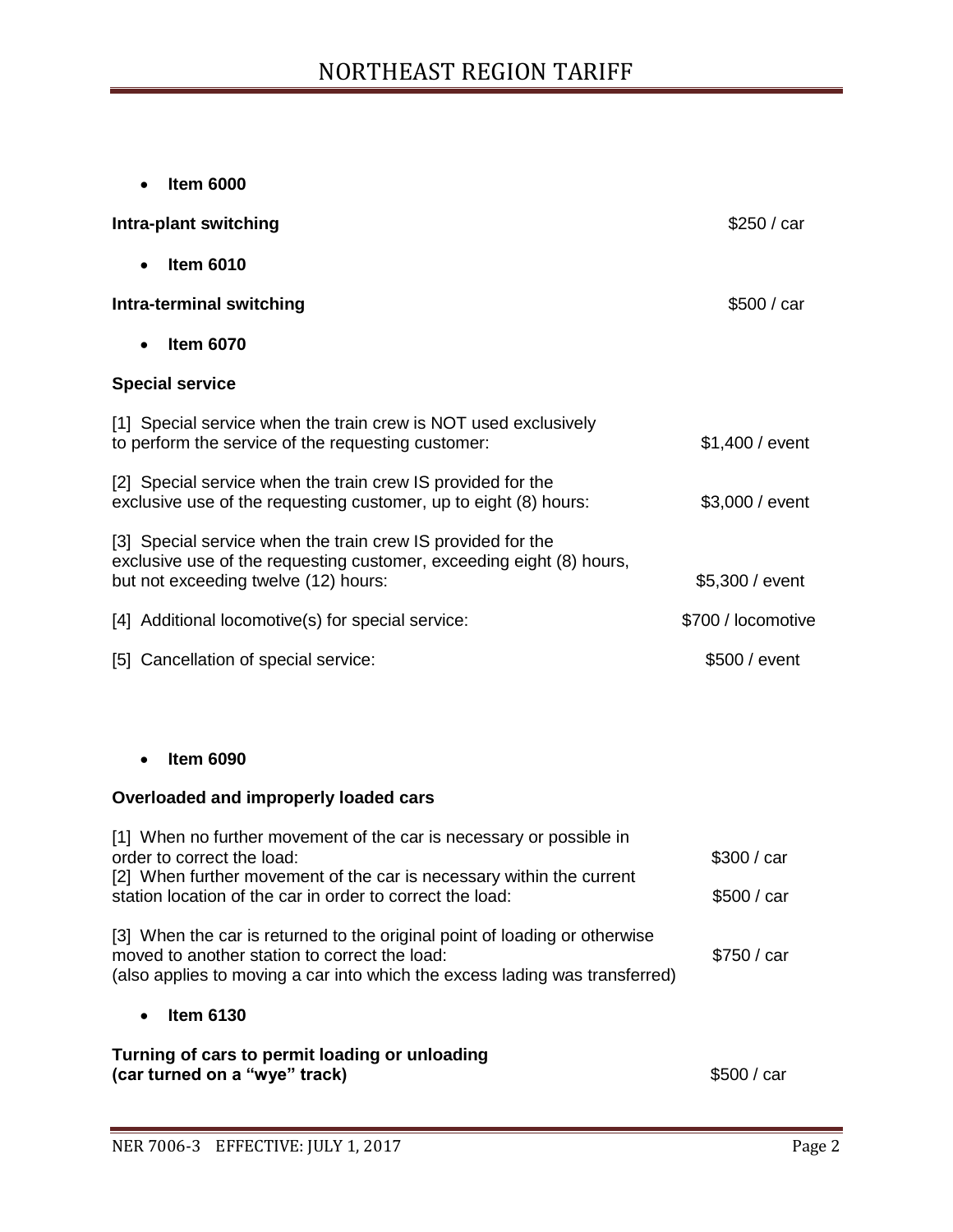**Item 6135**

#### **Weighing and movement to "out-of-route" scales**

| [1] Weighing:                                                       | \$155 / weigh / car                                                            |
|---------------------------------------------------------------------|--------------------------------------------------------------------------------|
| [2] Switching to Scale:                                             | \$750 / car weighed                                                            |
| <b>Item 6140</b>                                                    |                                                                                |
| Empty car ordered and not used                                      | \$500 / car                                                                    |
| <b>Item 6150</b>                                                    |                                                                                |
| Cars ordered on behalf of customer / cancelled while enroute        | \$150 / car                                                                    |
| <b>Item 6170</b><br>$\bullet$                                       |                                                                                |
| Changes to scheduled service resulting from customer's actions      |                                                                                |
| [1] Return Service (furnished prior to next scheduled service day): | \$500 / occurrence                                                             |
| [2] Return Service (furnished on next scheduled service day):       | \$250 / occurrence                                                             |
| [3] Waiting Delay: (waiting time will not exceed 20 minutes)        | \$150 / occurrence                                                             |
| <b>Item 6185</b>                                                    |                                                                                |
| Ordering empty cars for placement by specific car number            | \$50 / car                                                                     |
| <b>Item 6195</b>                                                    |                                                                                |
|                                                                     |                                                                                |
| Cars held awaiting billing or forwarding instructions               | \$400 / car                                                                    |
| <b>Item 6210</b>                                                    |                                                                                |
| <b>Diversion and reconsignment</b>                                  |                                                                                |
| [1] Diversion or Reconsignment Order:                               | \$500 / car or consignment of<br>cars moving under a single<br>waybill number. |

[2] Reverse-route empty changed to Pittsburgh (PITTS) or Erie (ERIE), PA: \$275 / car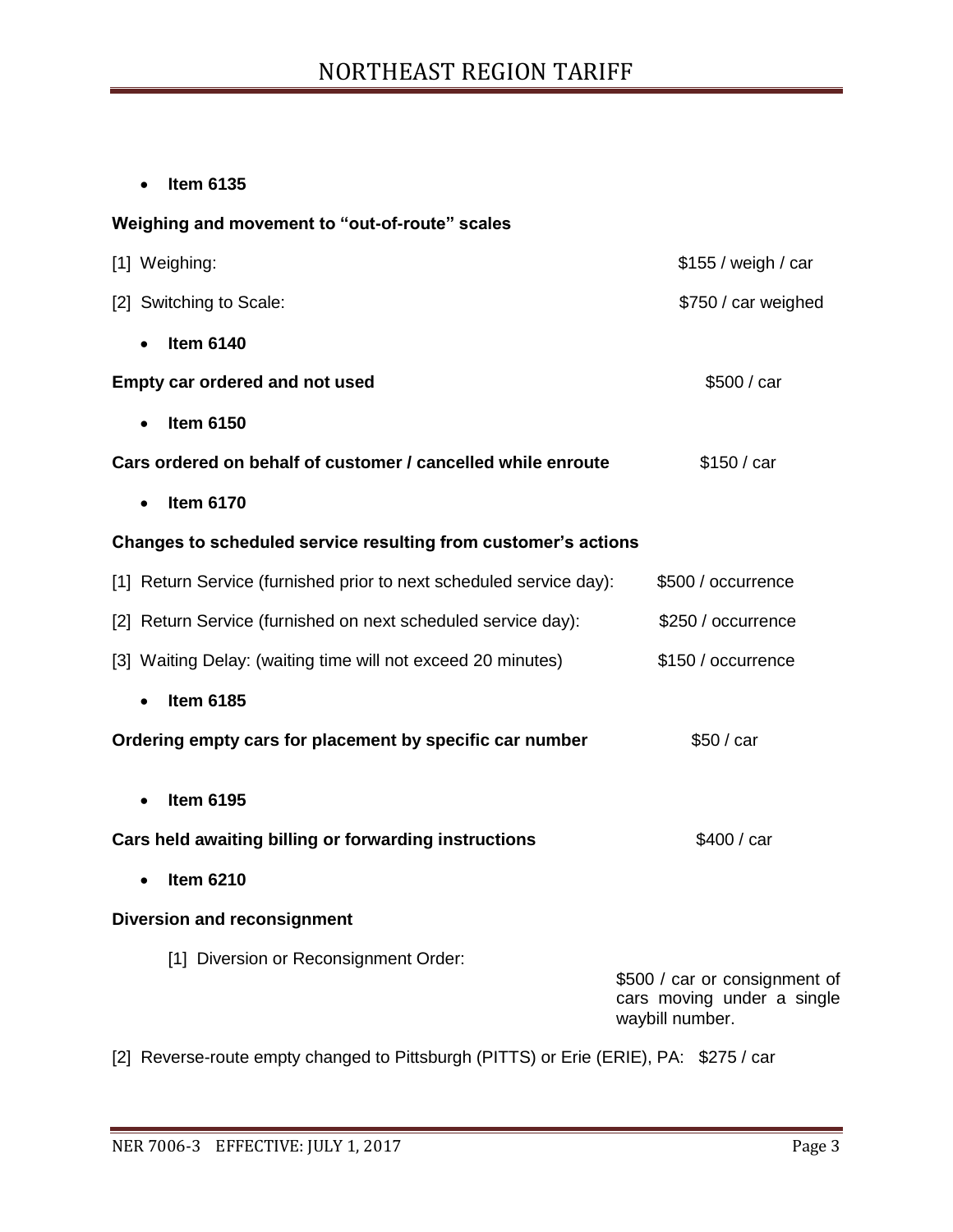## NORTHEAST REGION TARIFF

**Item 6215**

| Changes or corrections to billing / customer misroutes                                        |                     |
|-----------------------------------------------------------------------------------------------|---------------------|
| [1] Changed or Corrected Billing (non-hazardous):                                             | \$75 / waybill      |
| [2] Changed or Corrected Billing (hazardous):                                                 | \$100 / waybill     |
| [3] Changed or Corrected Billing (multi-car):                                                 | $$150 / way$ bill   |
| <b>Item 6225</b><br>$\bullet$                                                                 |                     |
| Faxed or emailed bills-of-lading and empty releases                                           |                     |
| [1] single car waybills                                                                       | \$75 / waybill      |
| [2] multi-car waybills                                                                        | $$150 / way$ bill   |
| <b>Item 5010</b><br>$\bullet$                                                                 |                     |
| Holding of cars containing toxic / poisonous inhalation hazard<br>(aka TIH / PIH) commodities | \$1,200 / car / day |
| <b>Item 7100</b><br>$\bullet$                                                                 |                     |
| Processing of clearance request                                                               | \$300/request       |
|                                                                                               |                     |

**Massena Terminal Railroad (MSTR) Low Volume/Capital Surcharge:** Is hereby cancelled Effective November 1, 2016.